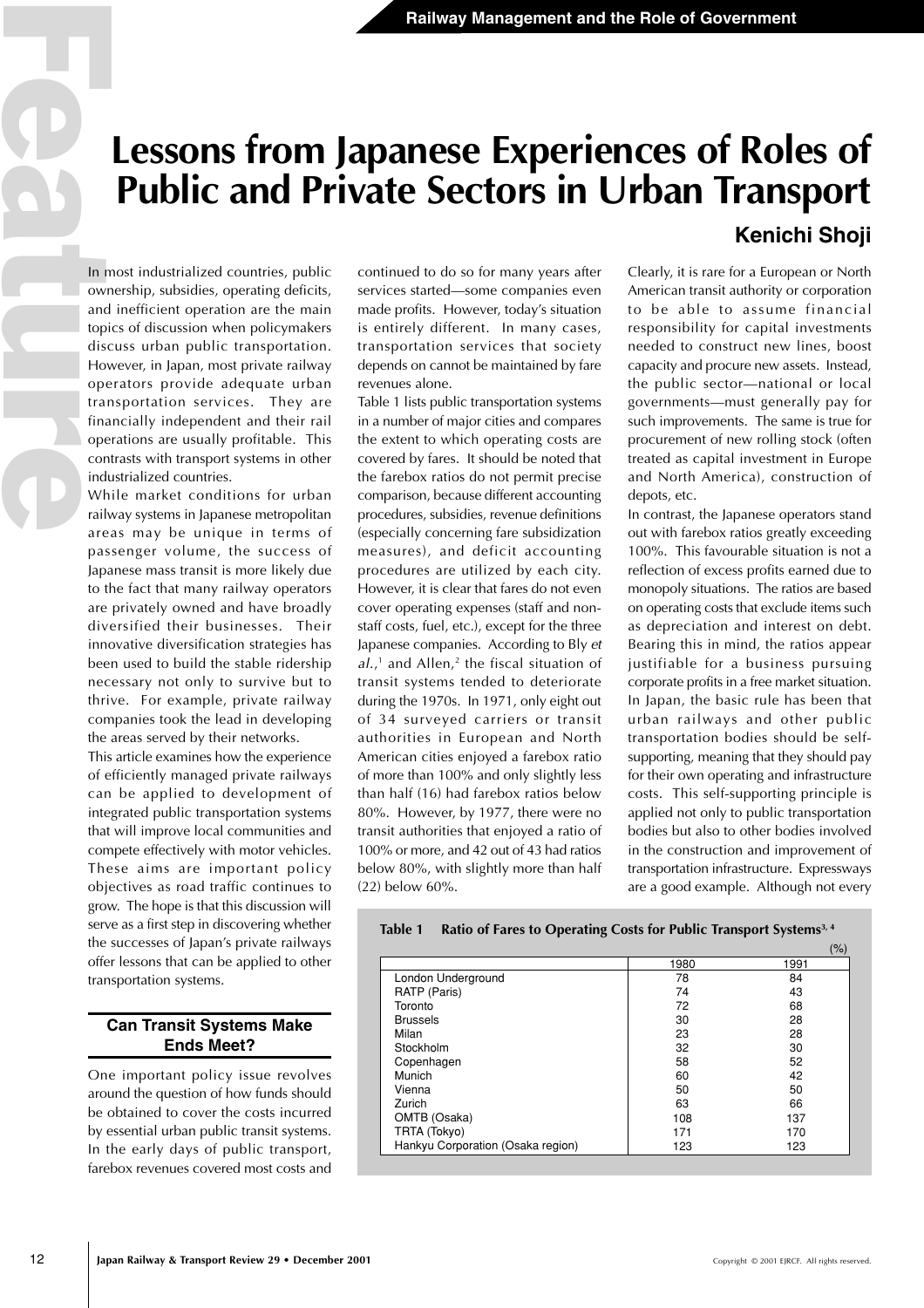individual expressway is self-supporting, new construction is based on the principle that pooled tolls from all expressway users (including future users) must provide sufficient revenue to cover all construction costs. This approach promotes inefficiencies, because heavily used sections subsidize other sections within the same system (and, in some cases, one generation of users subsidizes another). Thus, Japanese transportation policy is essentially user pays based system. There are a number of special subsidy programmes to support construction projects provided by public and semigovernmental bodies, but subsidies are limited. For example, the Subway Construction Cost Subsidization Programme (Chika kosoku tetsudo seibi jigyohi hojo seido) offers subsidies to publicly operated subways and Tokyo's Teito Rapid Transit Authority (TRTA) and pays 70% of construction costs of eligible infrastructure. The Infrastructure Construction Subsidization Programme (Infura hojo seido) offers subsidies to publicly operated and semi-public bodies operating monorails and Automated Guideway Transit (AGT) systems and pays 59.9% of the total infrastructure cost. However, these construction subsidy systems have long been criticized. One problem is that they focus on development of special management systems, unique track systems, and highly specialized technologies that negatively affect investment choice. The Subway Construction Cost Subsidization Programme only offers subsidies for construction of designated rapid subways using specialized technologies and tracks. In addition, if, for example, a developer invests in a local construction project, profits earned from the development come under a recompensation policy. Thus, if revenues are obtained from a third party, such revenues are subtracted from the construction costs, reducing the amount eligible for subsidy. Furthermore,



the Infrastructure Construction Subsidization covers only infrastructure for monorails and AGTs and the subsidy cannot exceed 59.9% of construction costs no matter how worthy the project. Moreover, private railways are not eligible for these subsidies. Shoji<sup>5</sup> provides a more detailed discussion of government subsidies in Japan. In actuality, slightly less than half of the cost of constructing a new subway line is subsidized. This is because subway companies must use their own capital to cover 20% of the total construction costs, and because the costs of rolling stock and some staff expenses are not eligible.

If the user pays principle is followed to the letter, only profitable services should be provided, meaning that any system failing the market-viability test should be closed in order to avoid placing a fiscal burden on society. However, it is easy to imagine cases where the self-supporting principle should be set aside to meet socalled public service obligations (PSOs). Consequently, many urban (or regional) passenger transportation systems in Europe and North America do not limit their services to areas where fare revenues will cover expenses. Hence, construction and improvement projects are promoted under very different basic principles from those in Japan.

## **Two Principles Steering Transit in Different Directions**

The basic purpose of any urban public transit system is to carry people as efficiently and effectively as possible. However, defining the aims of a transit system in more detail is not easy.

Over the years, governments have used a variety of economic measures to intervene in the public transportation market and have sometimes become directly involved. Probably, the main reason is that some required transportation services cannot be provided under the selfsupporting principle that subjects transit to market forces. A public transport system has two basic objectives that it is expected to achieve simultaneously—to serve the public interest and to be profitable. However, the two objectives can sometimes be in conflict. In such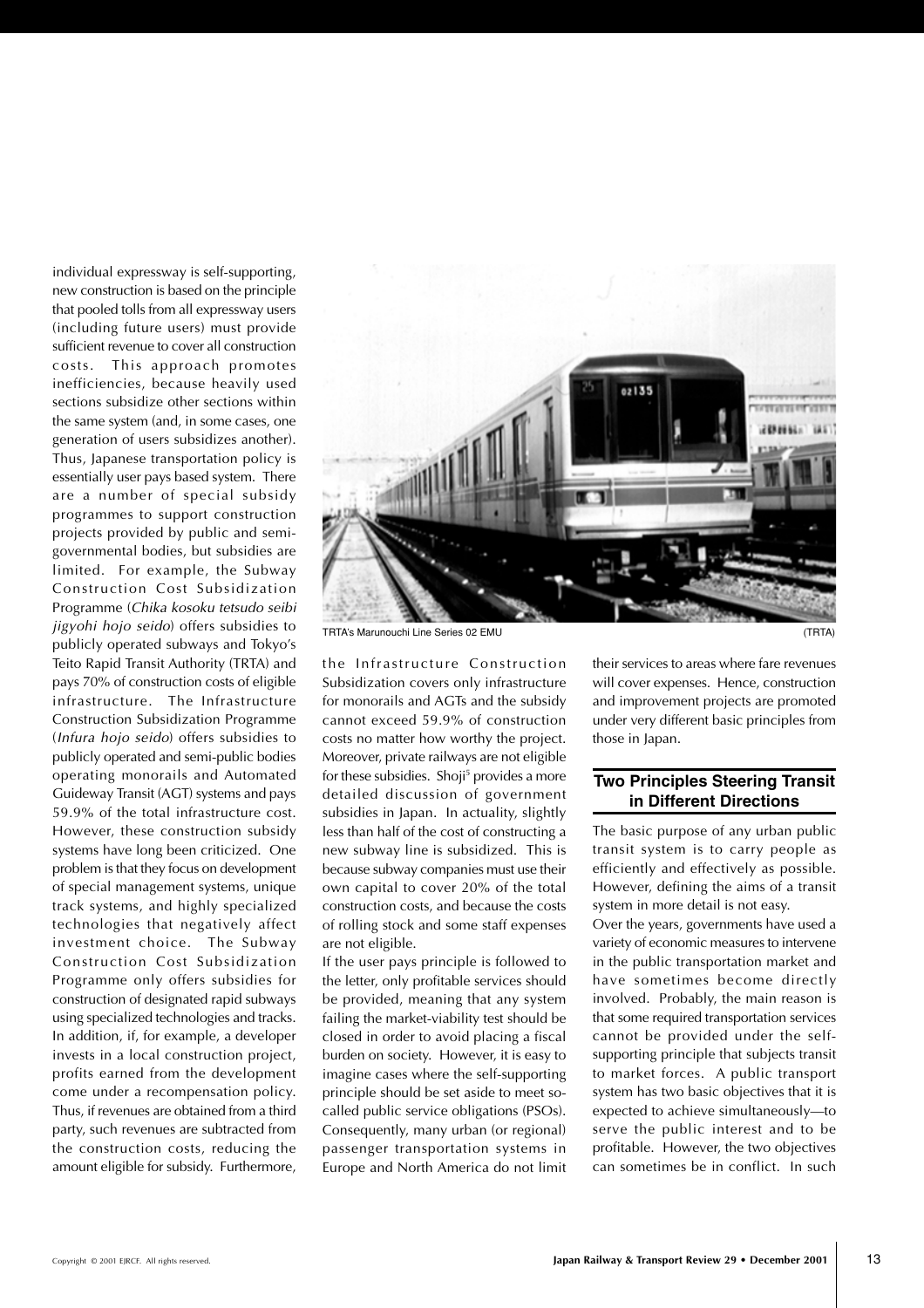cases, the policy must focus either on the public interest or on profitability. The choice significantly determines how the system evolves because any improvements will be based on the chosen principle. For example, the operator may choose to promote mobility and accessibility by striving to develop and maintain a system that is fair to society as a whole while respecting budgetary limitations. Or the operator may promote commercial objectives according to the self-supporting principle while making exceptions in special cases.

As described above, the general worldwide trend has been for urban public transit systems to take the first approach. This has helped maintain public transit systems that offer relatively low fares and generate large networks.

However, the public-interest approach has led to several problems such as inefficiencies in management and operations, and inefficiencies in services. Today, far-reaching reforms are being introduced worldwide to correct these problems. Such reforms have been made necessary by budgetary restrictions to control excess subsidies, worsening government finances, and a change in public opinion especially among taxpayers. A guiding principle behind all such reforms is private-sector involvement. The most pressing challenge is how to involve the private sector, which generally has a better track record than the public sector, in making public transportation systems more competitive with motor vehicles and in promoting development of local

communities. In Japan, all discussions have pointed to private Japanese railway operators, which play an important role in metropolitan and local passenger services while maintaining a favourable bottom line without relying on subsidies.

### **Outline of Rail Transport in Japan**

Private railway companies are common and play an important role in Japanese passenger transport, especially in urban areas. Operators receive almost no subsidies from local and central governments and the total costs are recovered from the farebox.

Japan has 174 railway operators providing passenger and freight services; 88 are private companies offering passenger services and 15 of these are the 'majors' providing services mostly in Japan's three large metropolises (Nishi Nippon Railroad (Nishitetsu) is an exception). The remainders are 'minors' and six are 'quasimajor' because they provide services in and near metropolises, but not on the scale of the 'majors.' Three are 'quasiprivate' (less than 50% of shares owned by public sector). Strictly speaking, the 'minors' include several mixed private– public ('quasi-public') companies. Moreover, there are several definitions of minor. According to Annual Railway Statistics published the former Ministry of Transport, there are six categories of passenger operators (excluding tram, monorail and AGT operators): the six JRs, 15 majors, TRTA, six quasi-majors, 98

| Table 2         | Railway Operators in Japan |                     |
|-----------------|----------------------------|---------------------|
| Type of service | Ownership                  | Number of companies |
| Passenger       | Private                    | 88                  |
|                 | Public                     | 14                  |
|                 | Quasi-public               | 50                  |
|                 | Six passenger JRs          | 6                   |
| Freight         | <b>JR Freight</b>          |                     |
|                 | Private                    | 15                  |
| Total           |                            | 174                 |

local minors, and 12 municipals. The local minors include 38 so-called thirdsector railways (quasi-public) handed over by JNR (currently JRs) but excluding six category-3 operators that build and sell/ rent infrastructure to category-1 and category-2 operators but not running train services themselves. The remaining 67 operators provide passenger service outside metropolitan areas. Table 2 shows the breakdown according to ownership and type of service.

In principle, Japanese government policy dictates the principle of self-sufficiency for public transportation. Although there is some ongoing discussion about this and some municipal transport authorities are experiencing financial difficulties, most private railways operate on a commercial basis. Therefore, Japanese public transport operators generally decide their own levels and types of service. They receive almost no subsidies while providing massive tax revenues to government coffers. While the 15 majors are almost completely self-sufficient, some operators in less densely populated areas, receive small subsidies. In 1995, subsidies to small and medium railways totalled ¥3 billion  $(4100 = US$0.84)$ , representing only 1.6% of total revenue of such railways. In 1985, total subsidies to minor railways were just ¥918 million (1995 prices), representing only 1% of total revenues. To put this in perspective, 1994 subsidies to the British Columbia Rapid Transit Company in Vancouver, Canada, totalled US\$230 million. Also farereimbursement to the private railway operators for discount fares (such as pensioners) is unknown.

Some researchers attribute the unique success of Japanese private railways to the extremely high traffic volumes. This might be true for the major operators in Japan's three main metropolitan areas where some private companies have traffic densities (average daily passenger-km divided by route-km) of more than 20,000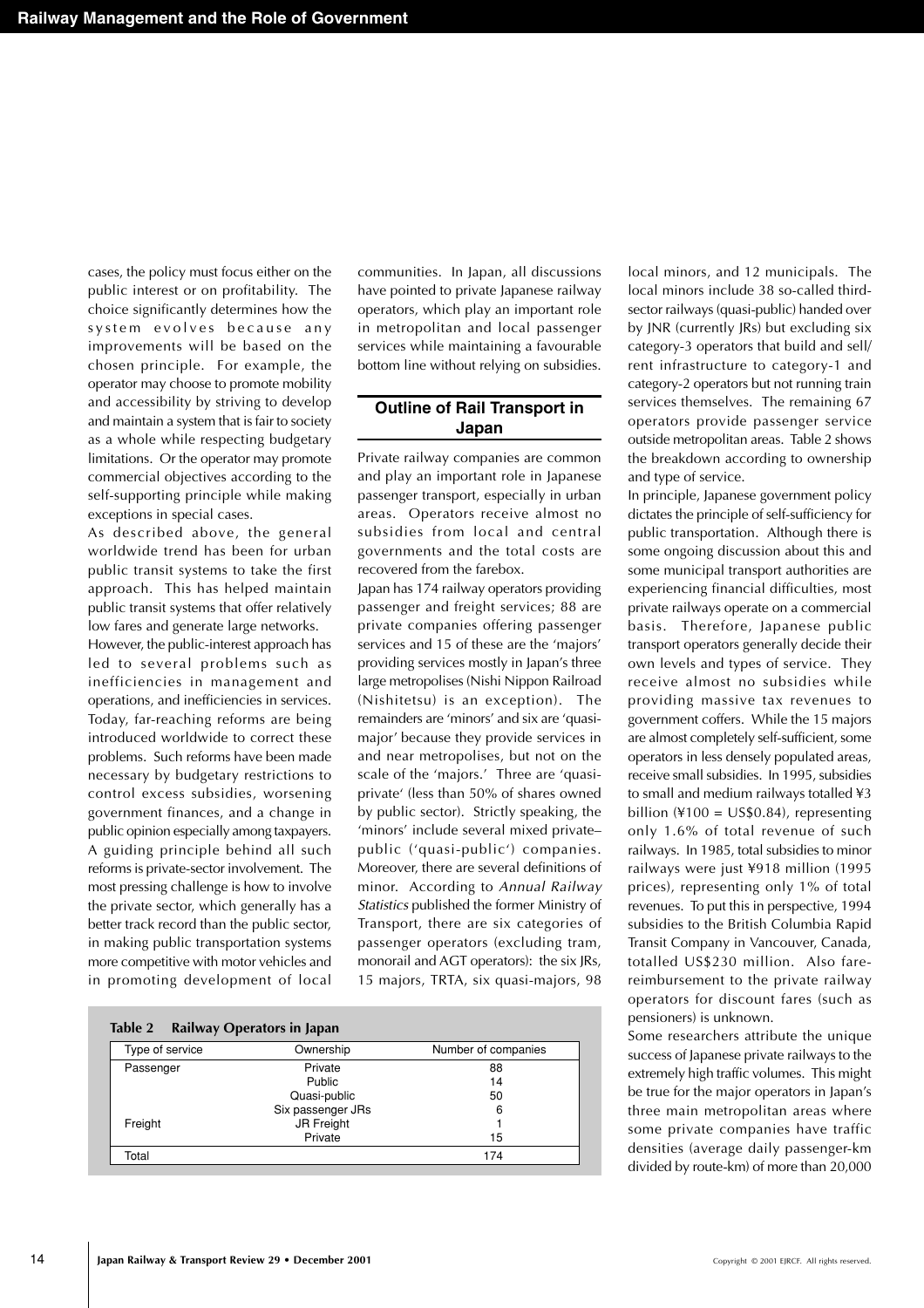|                  |                        |                   | Railway division profitability | Companies | Companies     |                                      |                                          |
|------------------|------------------------|-------------------|--------------------------------|-----------|---------------|--------------------------------------|------------------------------------------|
| Density*         | Number of<br>companies | More than<br>100% | 100%-95%                       | 95%-80%   | Less than 80% | with overall<br>operating<br>profits | with current<br>profits (after<br>taxes) |
| More than 40,000 |                        |                   | $\Omega$                       |           |               |                                      |                                          |
| 20,001-40,000    | 5                      |                   |                                |           |               |                                      |                                          |
| 10,001-20,000    | 10                     | 10                |                                |           |               |                                      |                                          |
| 8,001-10.000     |                        |                   |                                |           |               |                                      |                                          |
| $6,001 - 8,000$  | 8                      |                   |                                |           |               |                                      |                                          |
| 4,001-6,000      | 5                      |                   |                                |           |               |                                      |                                          |
| 2,001-4,000      | 13                     |                   |                                |           |               |                                      |                                          |
| $0 - 2,000$      | 21                     |                   | 4                              | :         |               | 8                                    |                                          |
| Total            | 63                     | 29                | 9                              | 14        | 11            | 34                                   | 25                                       |

#### **Table 3 Passenger Density and Number of Profitable Companies (1995)**

\* Density = Average daily passenger-km/route-km

(in FY1997). For comparison, London Underground is the most congested passenger service in Europe with a transport density of about 45,000. However, density alone does not guarantee success. The provision of capacity necessary to cover rush hours creates huge overcapacity during off-peak periods. Also, many publicly operated subways operate at a deficit although they are eligible for some construction subsidies and rebates for concessionary fares to pensioners.

Moreover, even among the majors, not all private railways have extremely high densities. For example, the traffic density of Nishitetsu is only 34,000. In addition, it should be pointed out that there are numerous private railways that operate successfully even in less populated areas of Japan. Table 3 shows the number of minor private companies classified by passenger density and profitability (ratio of railway revenues to costs, including depreciation). The table also indicates whether these companies make operational profits or losses.

There are many profitable companies not operating in high-density markets. Twenty-nine of the 63 companies studied were profitable in the rail division at the operations level and further 9 covered more than 95% of their operating costs.

Only 11 of 21 companies with traffic densities of less than 2000 passenger-km/ route-km/day were unable to cover 80% of operating expenses. Overall, when diversified operations are taken into account, 34 of the 64 companies were profitable.

This is quite remarkable considering that passenger fares do not cover expenses for operating, maintaining and administering rail operations in Europe and North America. In most cases, the farebox ratio does not exceed 80% (Table 1). Although most companies carrying more than 10,000 passenger-km/route-km/day were profitable, passenger density itself does not seem to be crucial to overall profitability if passenger-km density is more than 2000.

# **Diversification Strategy**

The rail boom that occurred in many industrialized countries in the late 19th and early 20th centuries also occurred in Japan. Most Japanese railway companies started operations in the late 19th or early 20th centuries and have long business histories. However, unlike the bankruptcies that plagued railway operators elsewhere, many Japanese railways continue to operate even today

although loss-making lines have been closed (to be replaced by buses operated by the same company). Additionally, many freight services have been rationalized in response to competition from trucking companies.

Generally, it is taken for granted that there must be a large potential ridership before construction of infrastructure for urban transport will even be contemplated. This is because when the public sector funds a project, there must be obvious need before it can be considered politically viable.

In Japan, the 1906 Railway Nationalization Law dealt a severe blow to private railway operators. Under this law, private railways could only build new lines that did not compete with government lines. They were thus compelled to serve areas with small populations. While private companies anticipated that rail operations could be self-supporting, the limited customer base forced them to 'generate' ridership through business diversification.<sup>6, 7</sup>

Today, private railways generally divide their operations into four divisions: railways, transport, real estate, and other business. In general, the rail division operates commuter services but some companies provide intercity, resort access, airport access and freight services as well.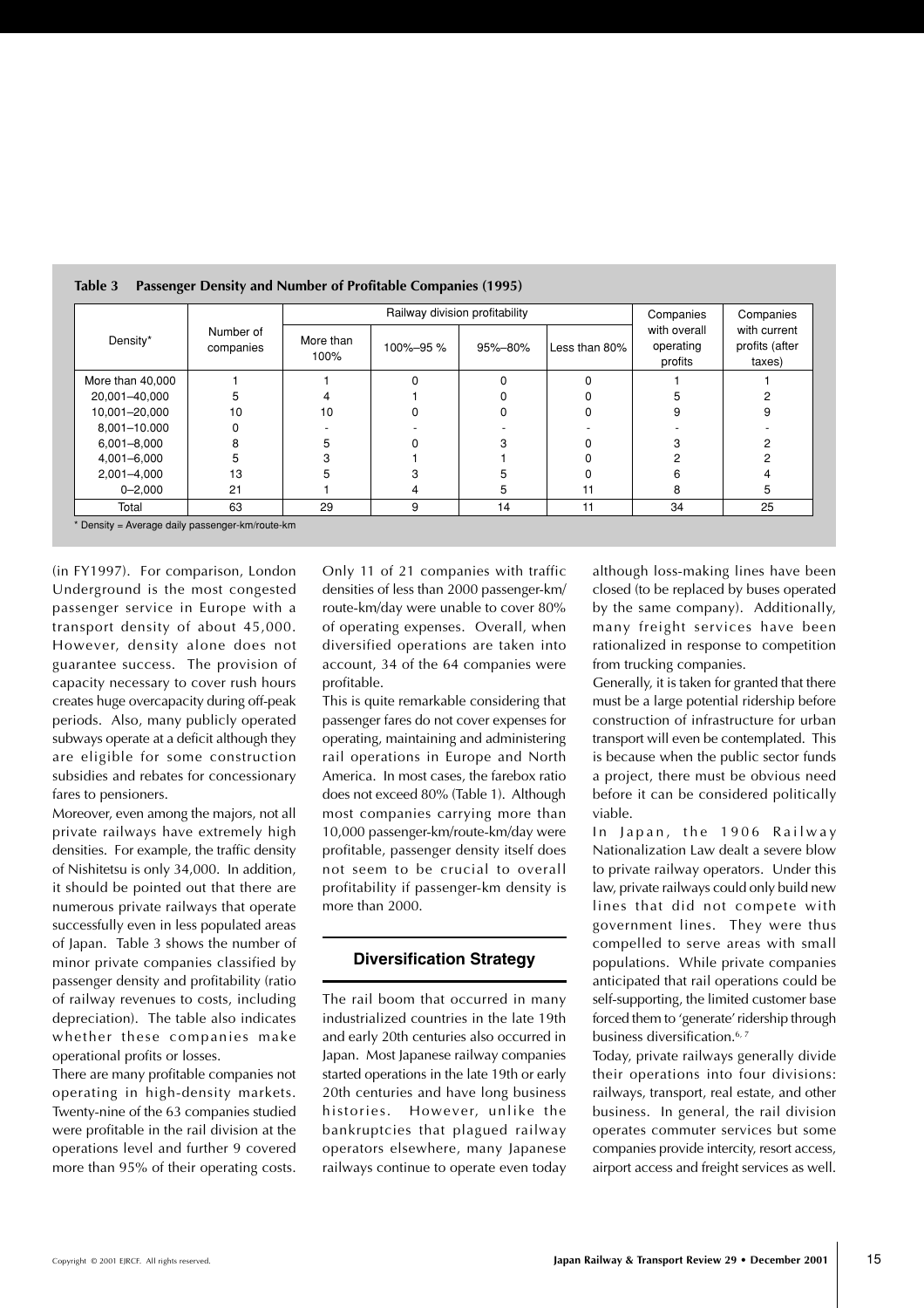|               |        | Overall operating<br>profitability* | Revenue percentages |           |             |                |  |
|---------------|--------|-------------------------------------|---------------------|-----------|-------------|----------------|--|
|               | Number |                                     | Rail                | Transport | Real estate | Other business |  |
| Majors        | 15     | 115                                 | 51%                 | 11%       | 21%         | 17%            |  |
| <b>Minors</b> | 63     | 101                                 | 38%                 | 32%       | 13%         | 17%            |  |

## **Table 4 Revenue Percentages of Majors and Minors (1995)**

The transport division handles services such as bus and taxi links to railway lines, intercity express bus services and sightseeing-bus operations. The realestate division mainly develops commercial and residential properties and/or leases these properties. The other business division operates various retail ventures, restaurants and leisure facilities such as amusement parks, stadiums and museums.

Table 4 shows the differences in the operating revenues of each division for major and minor companies. While revenues earned from real estate and other business divisions are similar between majors and minors, the transport division generally plays a more important role in the minors. Bus services are operated in many cases as an alternative to railway services. In general, this type of bus service is not a complementary service but is due to the low population densities being more appropriate to bus services. Thus, in some cases, the transport division or part of its operations might be classified as the main business.

In addition to in-house diversification, private railways also form multi-company groups. In many cases, the group flagship is the railway company. The group members are linked by cross-shareholding and other financial ties, interlocking directorates, long-term business relationships and other social and historical links. Although many group companies remain fairly independent with weak links, the sum of the group covers the entire 'food chain' and offers a full range of lifestyle services.

Diversification offers several advantages:

- Rail ridership increases as passengers are attracted to other in-house or group businesses.
- Short- and long-term changes in ridership contributes to levelling off passenger volumes between peak and off-peak periods (and direction).
- Group companies can utilize rail passenger base.
- Internalization of externalities brought about by creation of rail infrastructure lead to profitability which makes it easier for the company (and group companies) to improve services.
- The company can more easily develop a market-oriented outlook based on experience from operating non-rail deregulated business environment.
- Railway operation costs are reduced by sharing operating costs group members between rail and diversified divisions.
- Group managerial resources are used effectively, reducing operating costs.

It appears that diversification is a rational strategic choice from early in a company's operations as long as the diversified operations are related. In fact, private railway companies have a long history of diversification. In most cases, they started early by diversifying into housing, amusement parks and other attractions, street lighting and supply of electricity. This counters the classic argument that diversification should only be considered when a company's products or services reach a later point in the life cycle. It is important to note that Japanese private

railways have long been permitted to operate non-rail businesses. However, rail and non-rail businesses are strictly separated by the Railway Accounting Ordinance (Tetsudo kaikei kisoku) which controls the allocation of rail and non-rail costs by making cross-subsidization unlawful.

# **Private Railways and Government**

The Japanese example provides us with a role model that may lead to increased private provision of public transport services, including rail transportation. The idea is not new—the original Metropolitan Line in London and the Canadian Pacific Railway in Canada followed similar development patterns. While Canadian Pacific originally received huge subsidies and land grants to complete its network, its Japanese counterparts were not so fortunate and had to contrive imaginative methods of attracting ridership and internalizing the benefits accrued by their infrastructure development.

Diversification plays an important role for the many private railways in Japan although differences vary greatly in scale, services and profitability. These companies might have benefited by being allowed to thrive on competitive principles. Private companies are also better able to diversify. Private initiative allows development of long-term business strategies that are not possible when subject to political cycles. Diversification has been the main reason for the success of the majors and most minors as well.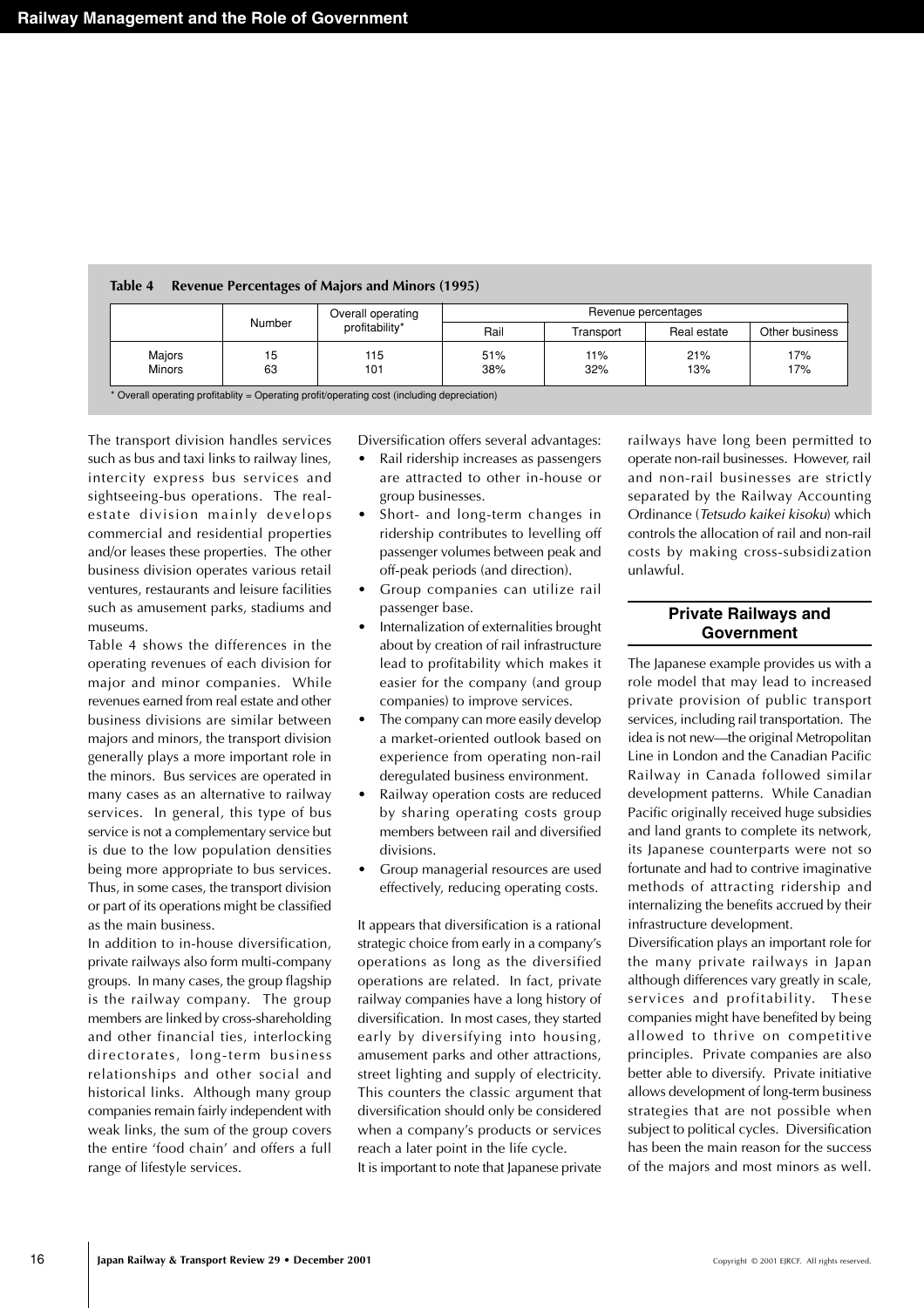The diversification we are discussing here is not random but is aimed strictly at increasing rail ridership. This focused, methodical, long-term strategy has given these transport providers a reliable ridership base.

While factors such as favourable market conditions (densely populated cities with concentrated urban cores) and the regulated fare system (full cost pricing) have improved rail profitability, it was (and still is) an innovative diversification strategy that has allowed the railway companies in Japan to build the stable ridership needed to survive and thrive.

However, high passenger density, regulated fares and strategic business diversification alone do not guarantee success. Without serious and continuous efforts to rationalize their businesses, private railways would not have been able to set the reasonable fares required by the market. Comparison of average fares per passenger-km between private and municipal railways shows that the private railways have relatively low fares. An adult single fare for a one-way, 13.8 km journey costs ¥220 on the private Hankyu Electric Railway (in the Osaka region), ¥310 on a train operated by the Osaka Municipal Transportation Bureau (OMTB) and about ¥320 on London Underground. A 1-month season ticket for an adult travelling the same distance costs ¥8,890 on Hankyu, ¥10,980 on OMTB, and about ¥12,300 on London Underground. Japanese railway operators decide the service levels and type of services offered based on market trends and demand because they depend solely on passengers in the face of stiff competition from roads. As a result, the services are reliable, punctual, safe, fast and convenient.

Perhaps the Japanese example of private railways offers a viable means of dealing with urban transport problems while reducing subsidies. But can it be applied to other countries and what lessons can be learned?

The most important lesson is that any policy promoting construction of rail infrastructure should be based on a clear understanding of the needs of the local communities served by system. Decisions at the local level regarding the nature of the system should carry more weight than decisions at the national level. Of paramount importance is whether the services are so important that they should be provided even if they will never be profitable.

In Japan, private railways make their own decisions regarding network, operating patterns, schedules and fares. In Europe and North America, other parties have input to these decisions through public debate, perhaps creating an inefficient environment for public transport. Public debate should be restricted to whether the system should be self-supporting, and if not, to what extent and for what purposes subsidies should be granted.

Once the principles have been defined, the private railways should be permitted to develop and operate on their own. If socio-economic conditions make it impossible to give private capital free rein, the railway should at least be permitted a

sufficient degree of autonomy.

It can be argued that private railways in Japan developed in close harmony with trackside communities to the mutual benefit of both. Clearly, the transport provider must have a long-term commitment to the community it serves. Consequently, contractual arrangements between the goverment and the provider should be long term, perhaps at least 30 years. Long-term relationships should be used to create an environment in which railways not only provide transportation but are also able to effectively design and improve their services.

If a planned transit system clearly cannot be self-sufficient, construction subsidies should be available to reduce capital costs. Even so, the public sector should only be involved in funding the construction phase and construction should be entrusted to private business as much as possible.

Other cases where local and national governments should offer funding include investment in new infrastructure and rolling stock after a disaster, such as a devastating earthquake exceeding the risk $8$ levels normally envisaged by private